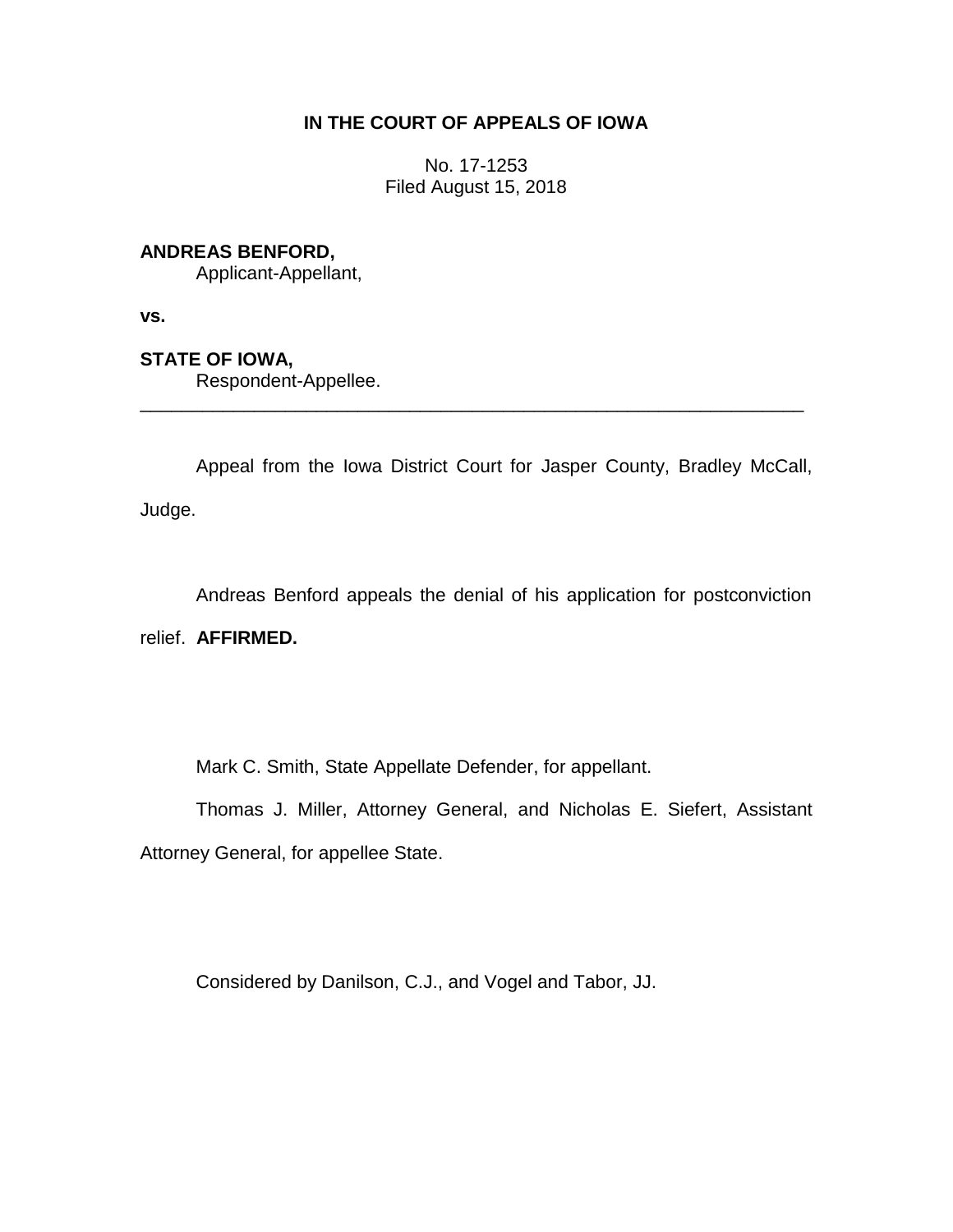**VOGEL, Judge.**

 $\overline{a}$ 

Andreas Benford appeals the denial of his application for postconviction relief (PCR). He argues the district court erred in finding he must pursue his claims through administrative action and he failed to exhaust his administrative remedies. We agree with the district court and affirm.

On July 13, 2009, Benford pleaded guilty to sexual abuse in the third degree and enticing away a minor. Iowa Code §§ 709.4(2)(c)(4), 710.10(2) (2009). That same day, the district court sentenced him to terms of imprisonment not to exceed ten years and five years respectively, run consecutively; ordered fines and surcharges, suspended, plus costs; and imposed a special sentence under Iowa Code section 903B.1. He did not directly appeal his conviction and sentence.

Benford filed his application for PCR on June 10, 2016.<sup>1</sup> The Iowa Board of Parole (Board) subsequently granted him parole in January 2017. The Board imposed several conditions on his parole, including a requirement to complete sexoffender treatment. Benford filed his amended application for PCR on June 12, 2017. Among the claims, he argued his conditions of parole were unconstitutional. The district court denied his application on July 28. Regarding the conditions of parole, the court found administrative appeals are the exclusive means to challenge the conditions of parole and Benford had failed to exhaust his administrative remedies.

<sup>&</sup>lt;sup>1</sup> Also on June 10, 2016, Benford filed a motion for correction of an illegal sentence, claiming his special sentence was unconstitutional. The district court denied his motion, and we affirmed on appeal. *Benford v. Iowa Dist. Ct.*, No 17-0272, 2018 WL 1433123, at \*2 (Iowa Ct. App. Mar. 21, 2018). He applied for further review of our decision on April 5.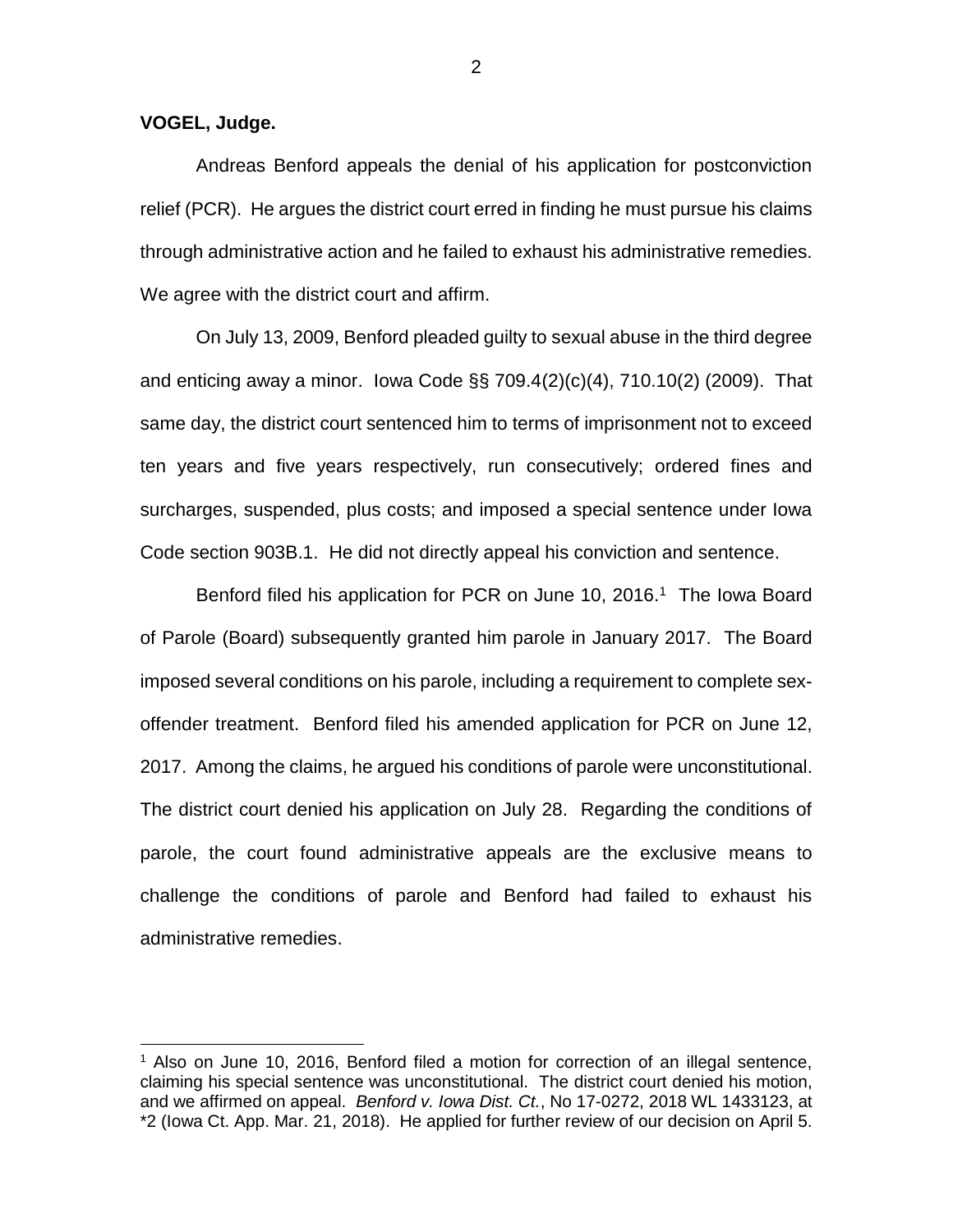Benford appeals. We review PCR proceedings for correction of errors at law. *Ruiz v. State*, 912 N.W.2d 435, 439 (Iowa 2018).

The district court found PCR "proceedings are not an appropriate forum to challenge conditions imposed upon parolees."<sup>2</sup> The Board is a state agency subject to Iowa Code chapter 17A. *Frazee v. Iowa Bd. of Parole*, 248 N.W.2d 80, 82 (Iowa 1976). As such, the judicial review provisions of chapter 17A are "the exclusive means by which a person . . . adversely affected by" the Board's decisions may seek judicial review of those decisions. Iowa Code § 17A.19 (2016). Our supreme court has permitted PCR review of a work-release revocation because such Board action may result in the claimant being unlawfully held in custody or restraint, which is an explicit ground for PCR. *Maghee v. State*, 773 N.W.2d 228, 238 (Iowa 2009). However, the mere imposition of parole conditions does not squarely qualify for any grounds for PCR. *See* Iowa Code § 822.2(1). Therefore, the district court did not err in finding Benford may not challenge his parole conditions in a PCR proceeding.

Even if Benford had filed for judicial review under chapter 17A, the district court found he "has failed to exhaust his administrative remedies related to his complaints regarding the parole conditions imposed upon him." *See Riley v. Boxa*,

 $\overline{a}$ 

 $2$  Benford claims the district court's decision only relied on subject matter jurisdiction, thus waiving any question of whether the court also had the authority to consider the merits of his claim. *See Klinge v. Bentien*, 725 N.W.2d 13, 15–16 (Iowa 2006) (distinguishing between "subject matter jurisdiction" and "authority"). However, the decision clearly shows the court considered and ruled on the appropriateness of his claim in a PCR proceeding. *See Meier v. Senecaut*, 641 N.W.2d 532, 537 (Iowa 2002) ("It is a fundamental doctrine of appellate review that issues must be both raised and decided by the district court before we will decide them on appeal."). Therefore, regardless of the language used, the issue of whether he can challenge the conditions of his parole in a PCR proceeding is preserved for appeal.